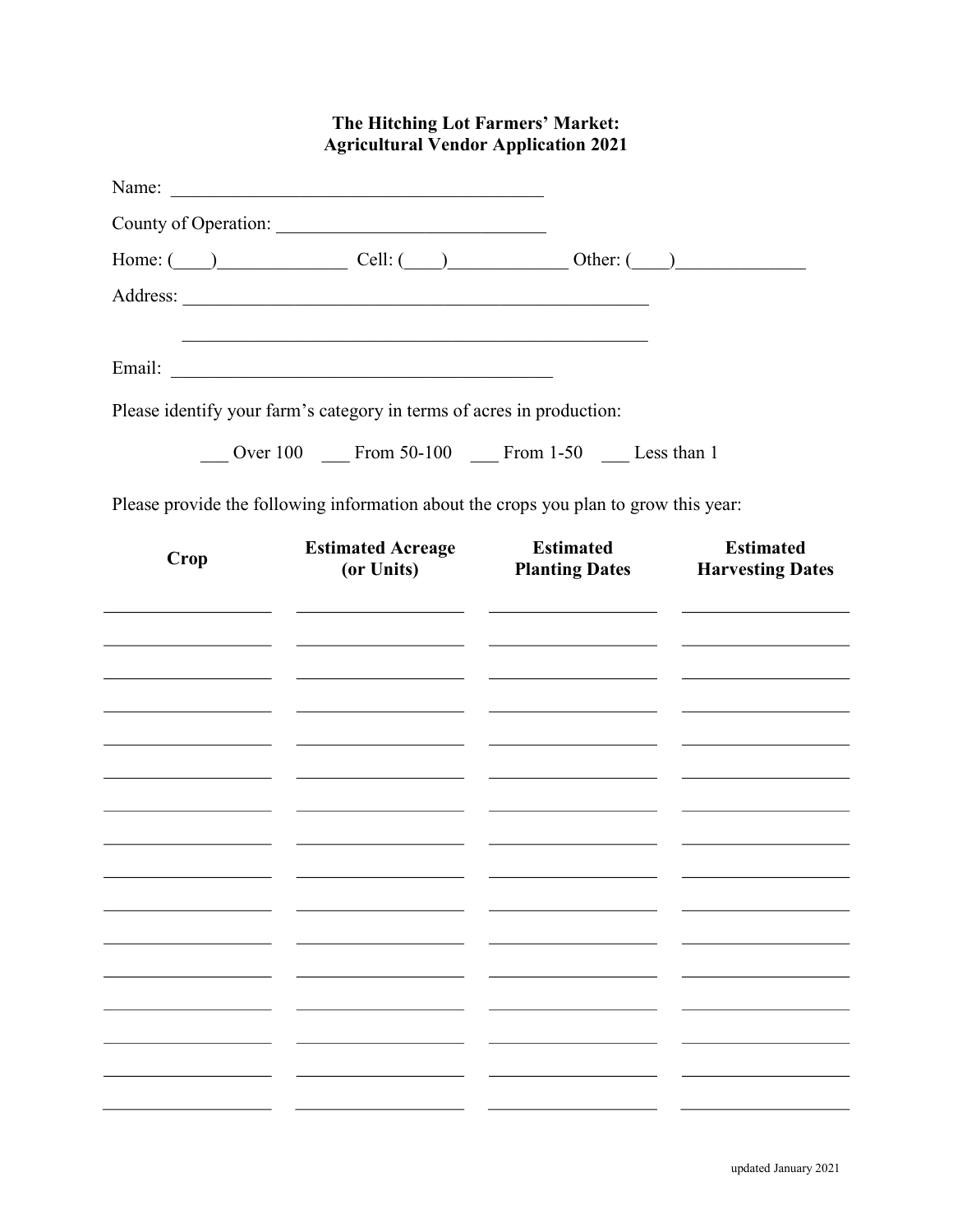Will another individual(s) represent you or operate your space in your absence? If yes, please list name(s) and contact information.

 $\mathcal{L}_\mathcal{L} = \mathcal{L}_\mathcal{L} = \mathcal{L}_\mathcal{L} = \mathcal{L}_\mathcal{L} = \mathcal{L}_\mathcal{L} = \mathcal{L}_\mathcal{L} = \mathcal{L}_\mathcal{L} = \mathcal{L}_\mathcal{L} = \mathcal{L}_\mathcal{L} = \mathcal{L}_\mathcal{L} = \mathcal{L}_\mathcal{L} = \mathcal{L}_\mathcal{L} = \mathcal{L}_\mathcal{L} = \mathcal{L}_\mathcal{L} = \mathcal{L}_\mathcal{L} = \mathcal{L}_\mathcal{L} = \mathcal{L}_\mathcal{L}$ 

List other certified Market Vendors with whom you may share stall space.

By my signature on this form, I hereby consent to all the terms of this certification and agree to abide by all rules and guidelines of the Hitching Lot Farmers' Market.

Signature Date

Confirmed and Certified by:

Signature Date Title Date

 Main Street Columbus HLFM Manager  $1075^{\text{th}}$  Street North Columbus, MS 39701 662-328-6305